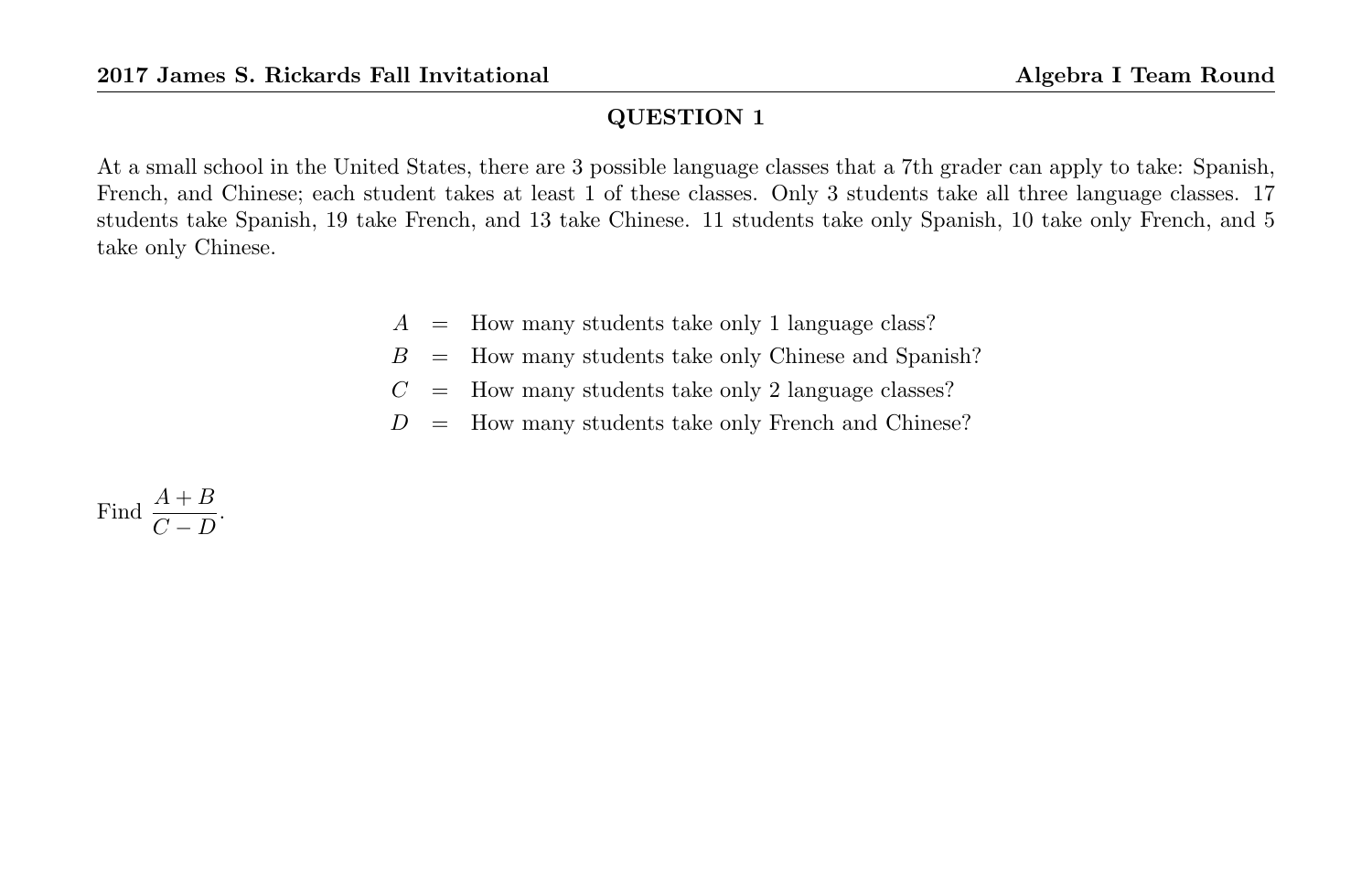Let:

- $A =$  The slope of the line segment with end points  $(26, 23)$  and  $(17, 18)$
- $B =$ The y-coordinate of the y-intercept of the parabola that goes through the points  $(-1, 0), (4, -50), \text{ and } (9, 0)$
- $C =$  The sum of the abscissas and ordinates of the points that split the line segment with endpoints  $(20, 3)$  and  $(29, 15)$  into 3 parts
- D = The ordinate of the point of intersection between the lines  $3x + y = 2$  and  $7x + 2y = 4$

Compute  $AB + CD$ .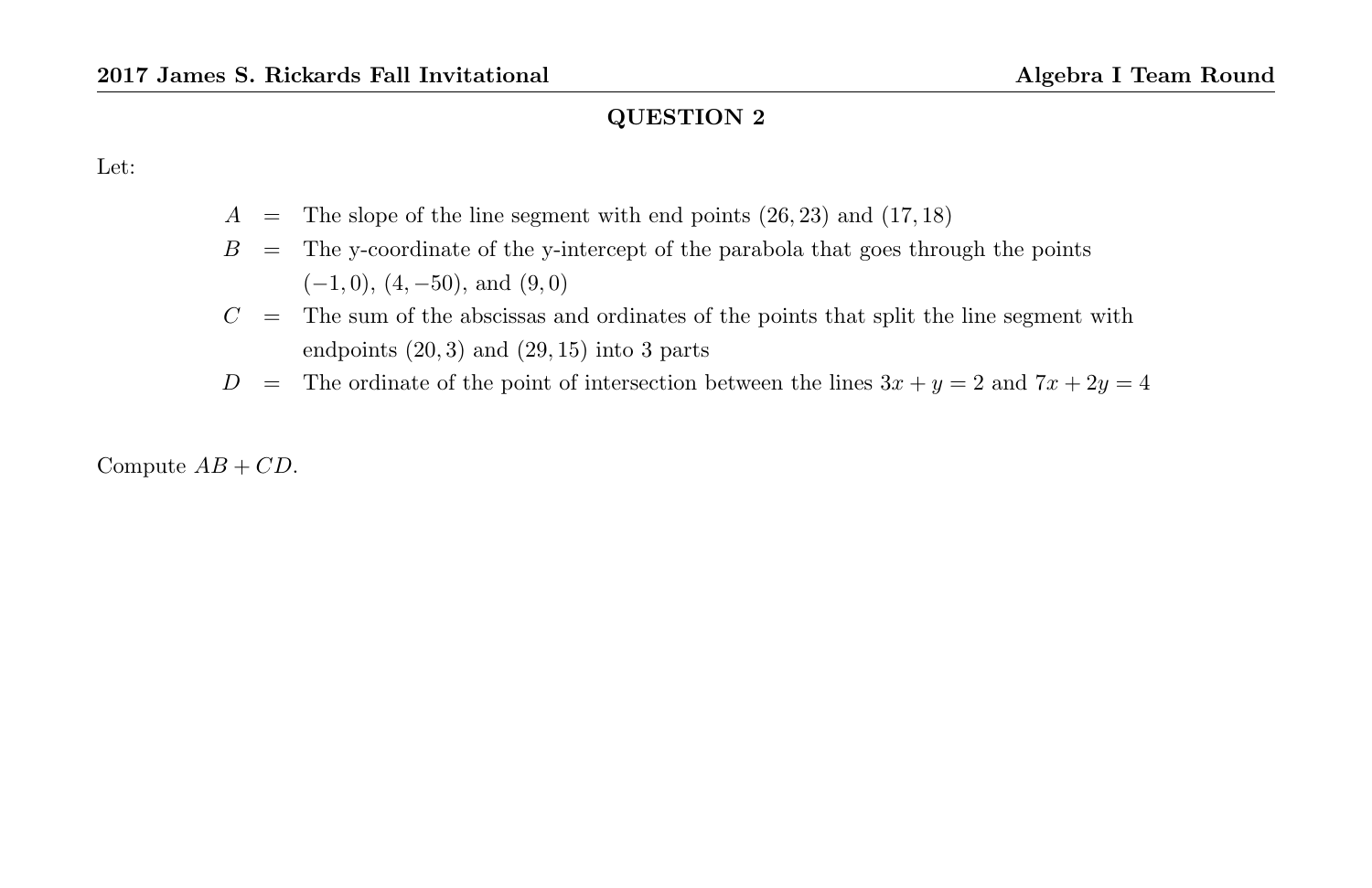Let  $x@y=17x-13y$ . For

$$
A = 17@13
$$
  
\n
$$
B = 11@9
$$
  
\n
$$
C = 9@11
$$
  
\n
$$
D = 13@17
$$

Calculate  $A + B + C + D$ .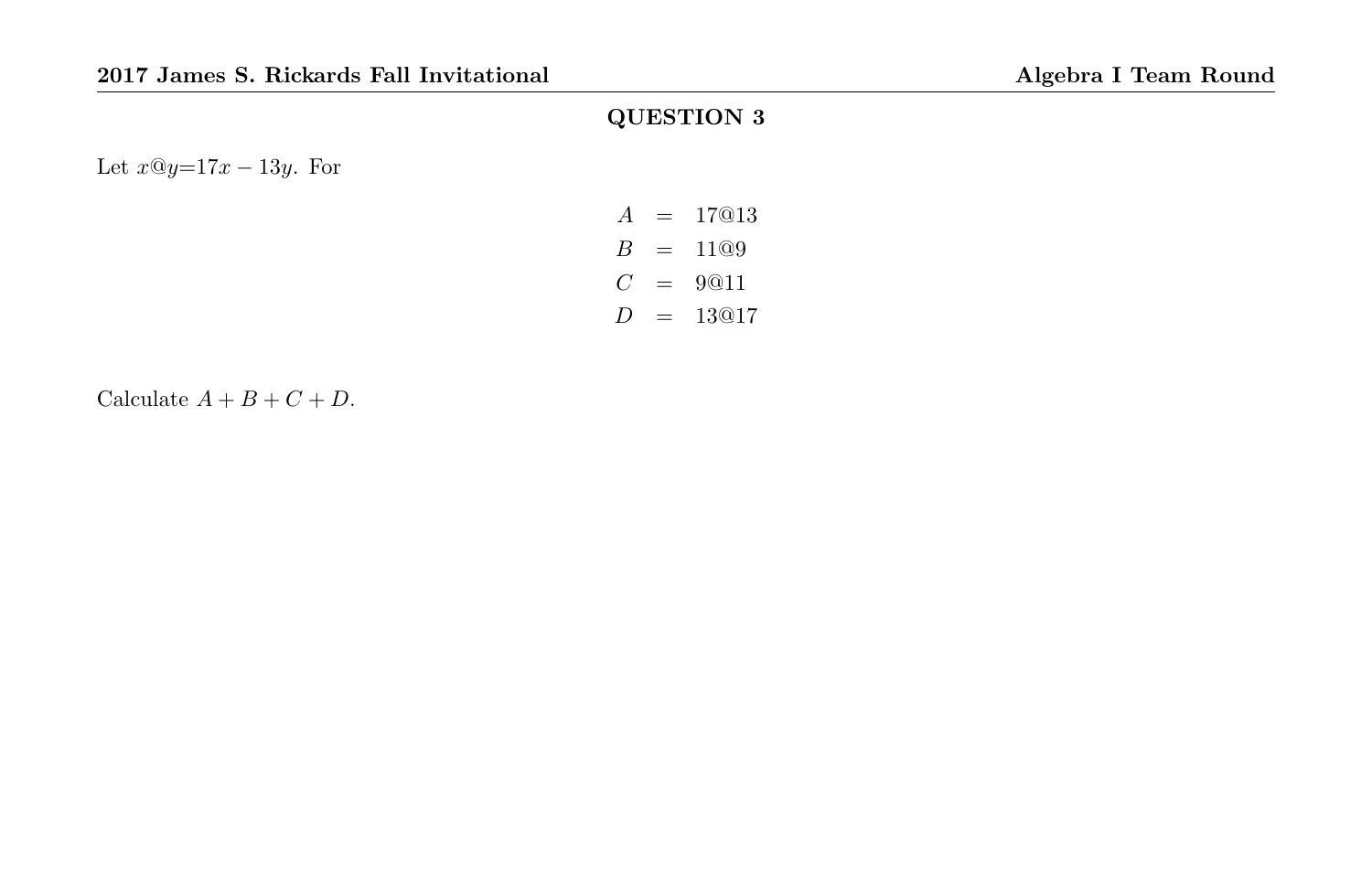Let:

$$
A = 1 + 2 + \dots + 49 + 50
$$
  
\n
$$
B = 1 - 2 + 3 - 4 + \dots + 49 - 50
$$
  
\n
$$
C = 2 + 4 + 6 + \dots + 48 + 50
$$
  
\n
$$
D = 1 + 3 + 5 + \dots + 47 + 49
$$

Compute  $(A - B) - (C - D)$ .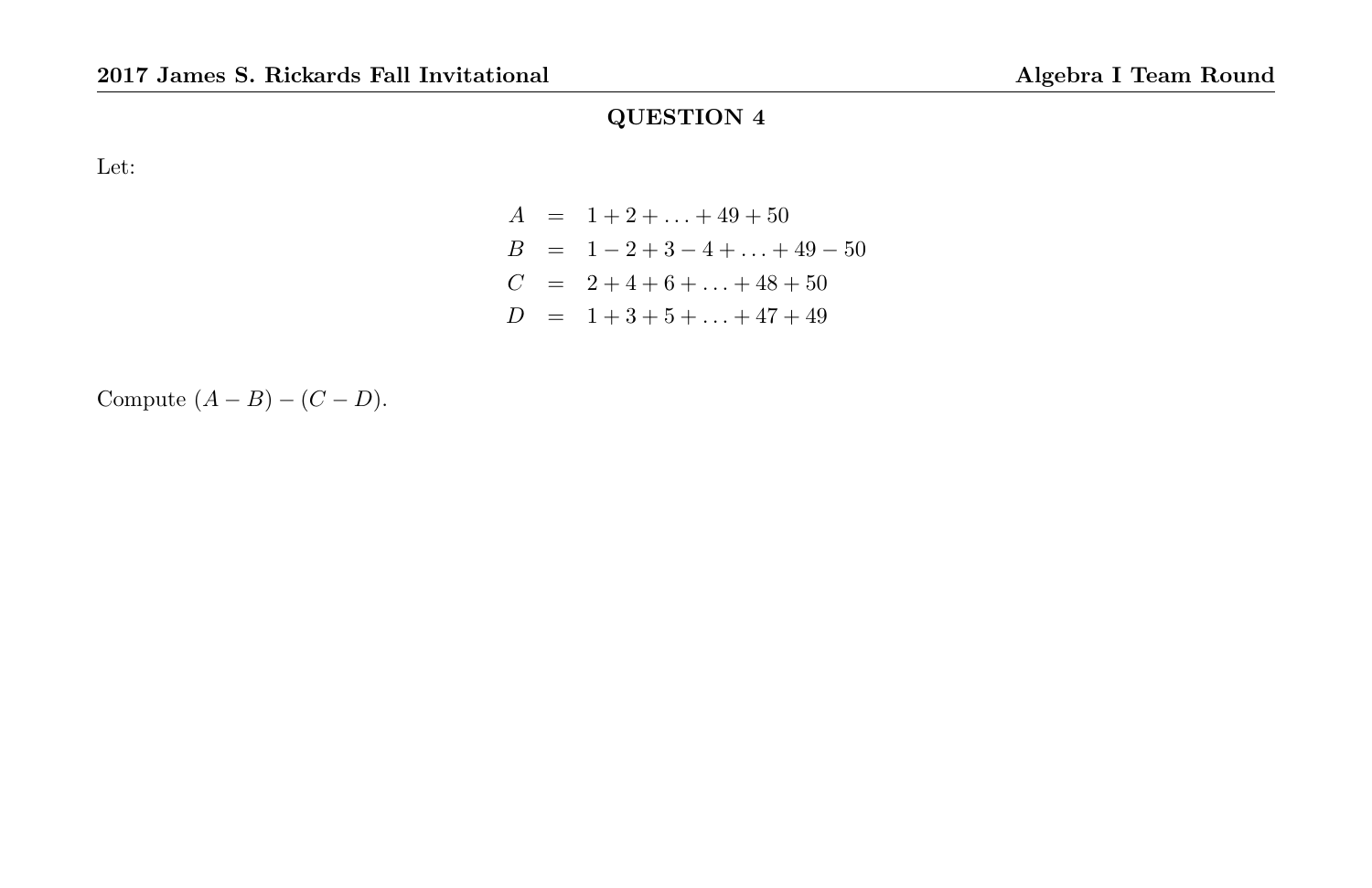It takes Albert 12 minutes, Bradley 20 minutes, Chico 30 minutes and Daniel 60 minutes to write a full question for the Algebra 1 team test. Let:

- $A =$ The time, in hours, for Albert to write 10 questions for the test.
- $B =$  The time, in hours, for Albert and Bradley to write 10 questions for the test if they're working together.
- $C =$  The time, in hours, for Albert, Bradley, and Chico to write 10 questions for the test if they're working together.
- $D =$  The time, in hours, for Albert, Bradley, Chico, and Daniel to write 10 questions for the test if they're working together.

Find ABCD, rounded to the nearest integer.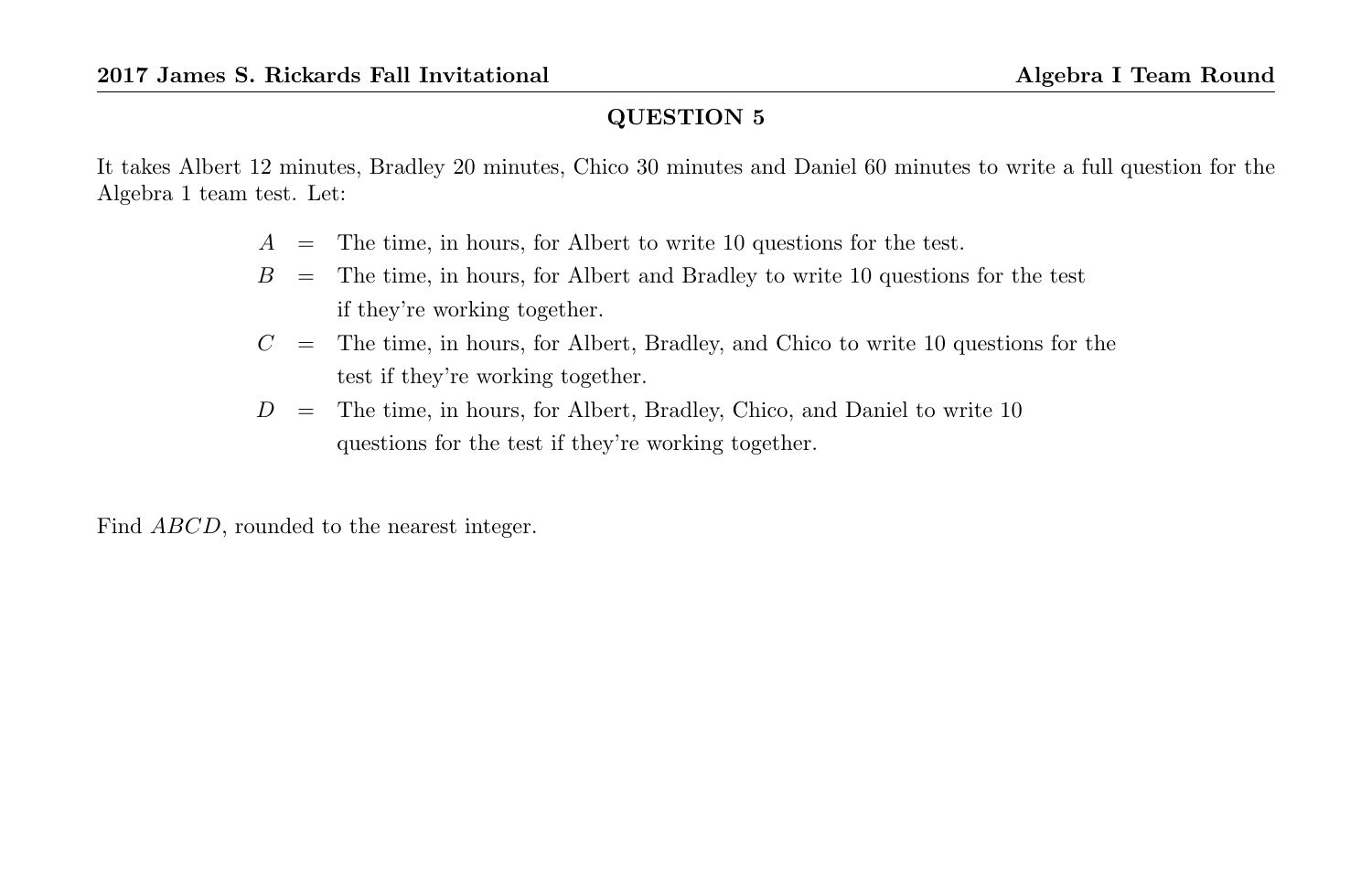Start with  $x = 2017$ . For every true statement, add 3 to x. For every false statement, subtract 7 from x.

- 2017 is not a prime number.
- $\pi$  is the only irrational number.
- $2_{10} * 2017_8 > 2017_{10}$
- 12 is the largest integer such that  $x^3 < 2017$ .
- $5^4 < 4^5$ .
- If x is odd, then  $2017(x-1)$  is also odd

What is the final value of  $x$ ?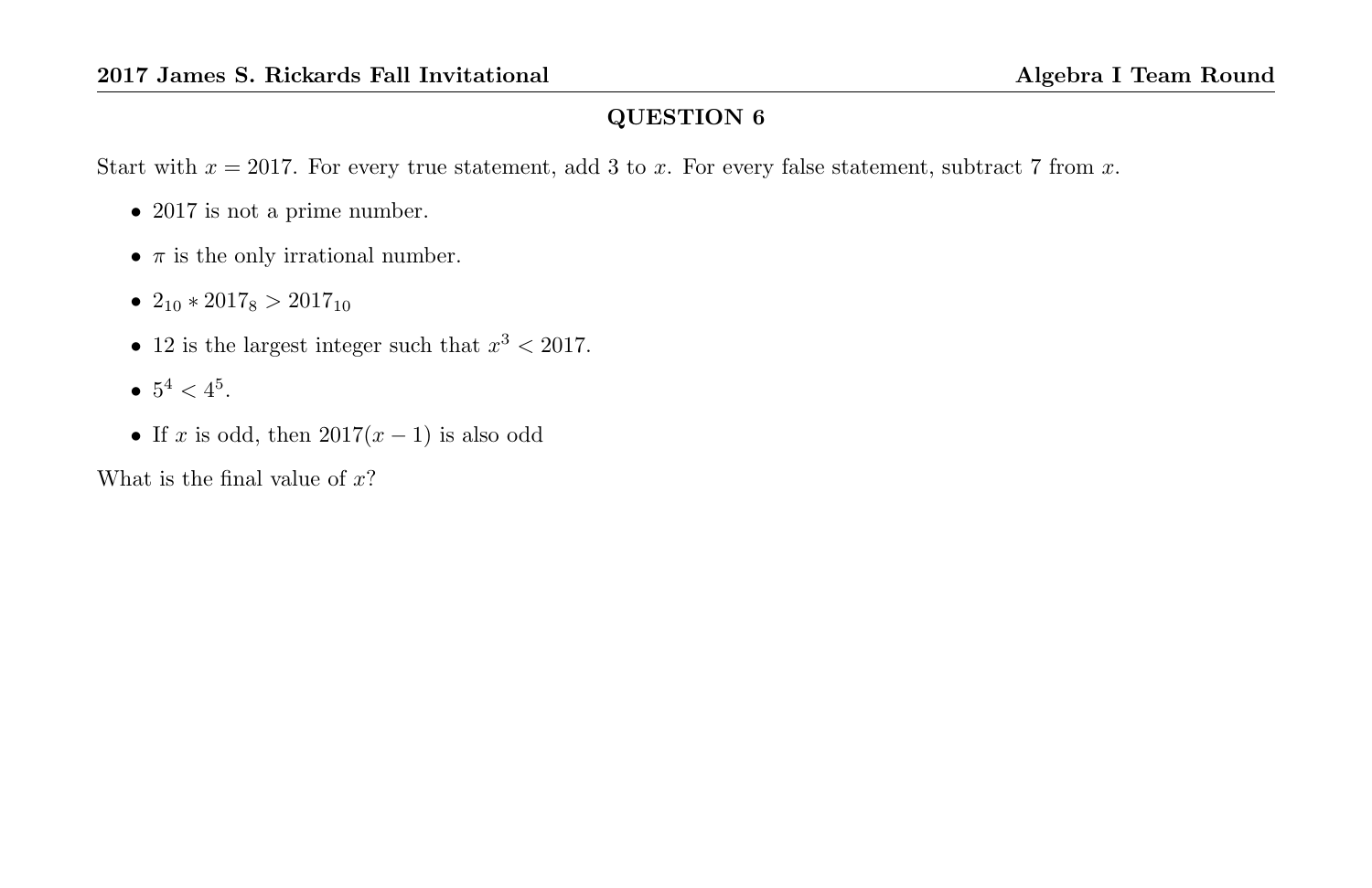Sri asks that you help him find the values of the following unknown digits -  $A, B, C$ , and  $D$  - and asks for you to calculate  $A - B - C - D$  (A, B, C, and D represent distinct digits, in base 10).

 $A234 + 5B78 + 90C2 = 2150D$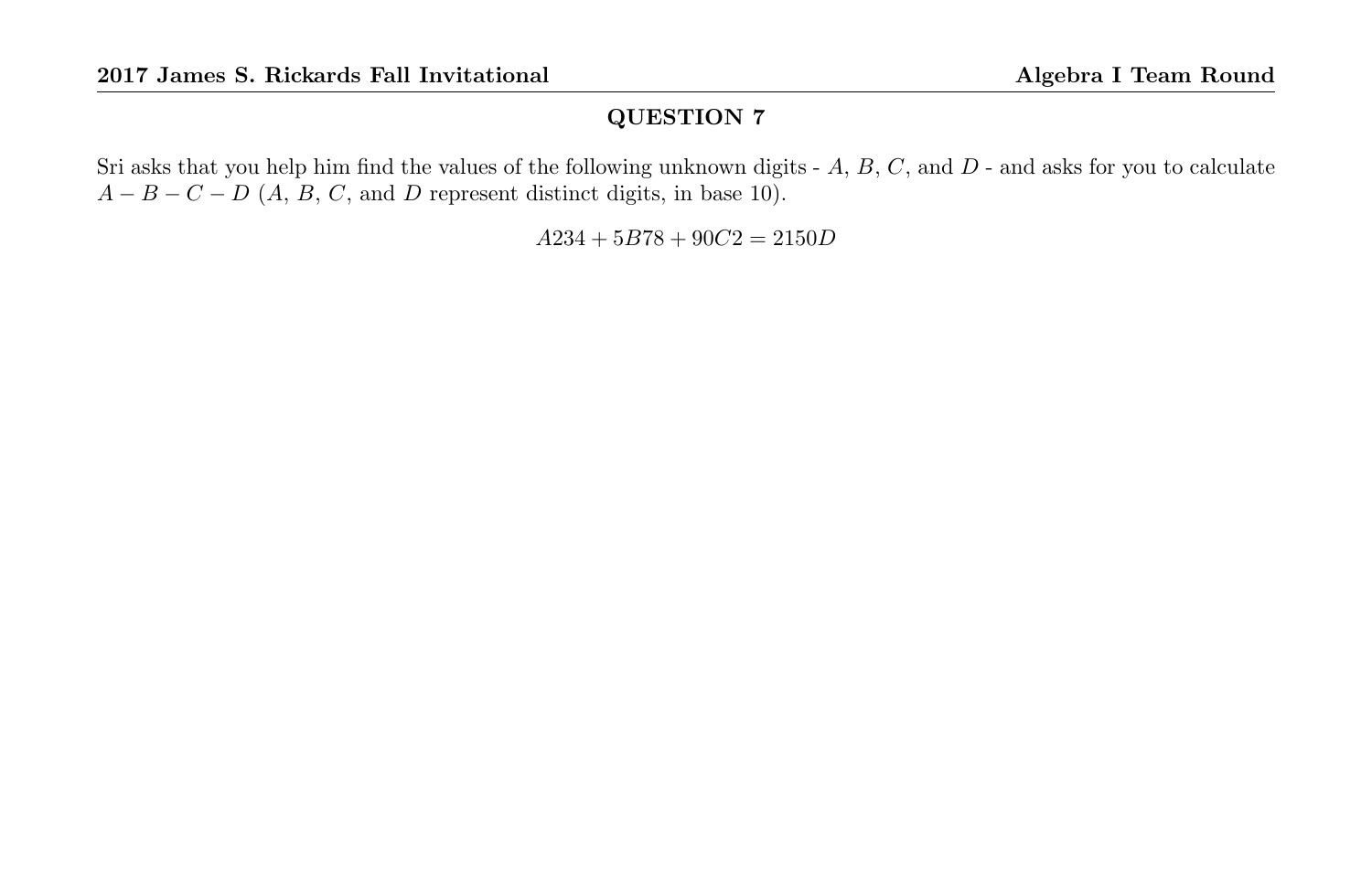Given the functions  $f(x) = 2x^2 + 3x - 21$  and  $g(x) = 7x - 19$ , let:

$$
A = f(5)
$$
  
\n
$$
B = g(7)
$$
  
\n
$$
C = f(g(2))
$$
  
\n
$$
D = g(f(-5))
$$

Calculate  $D - C - B - A$ .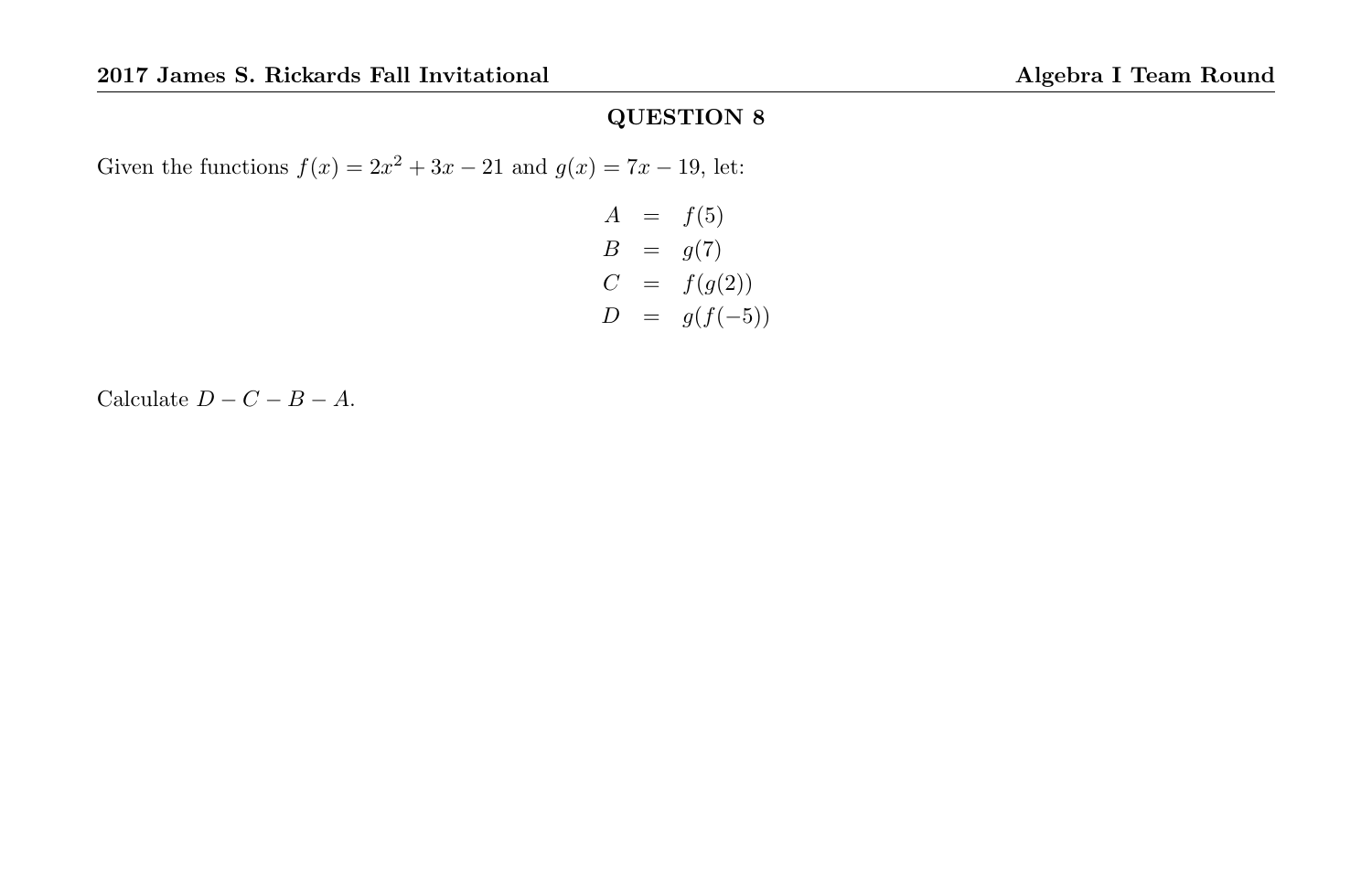Let:

- A = The value of 16.49 rounded to the nearest integer
- $B =$  The value of  $\sqrt{5!}$  rounded to the nearest integer
- C = The value of  $\sqrt{3^6 3^5 3^4}$  rounded to the nearest integer
- D = The value of  $\sqrt{44^2 33^2 22^2}$  rounded to the nearest integer

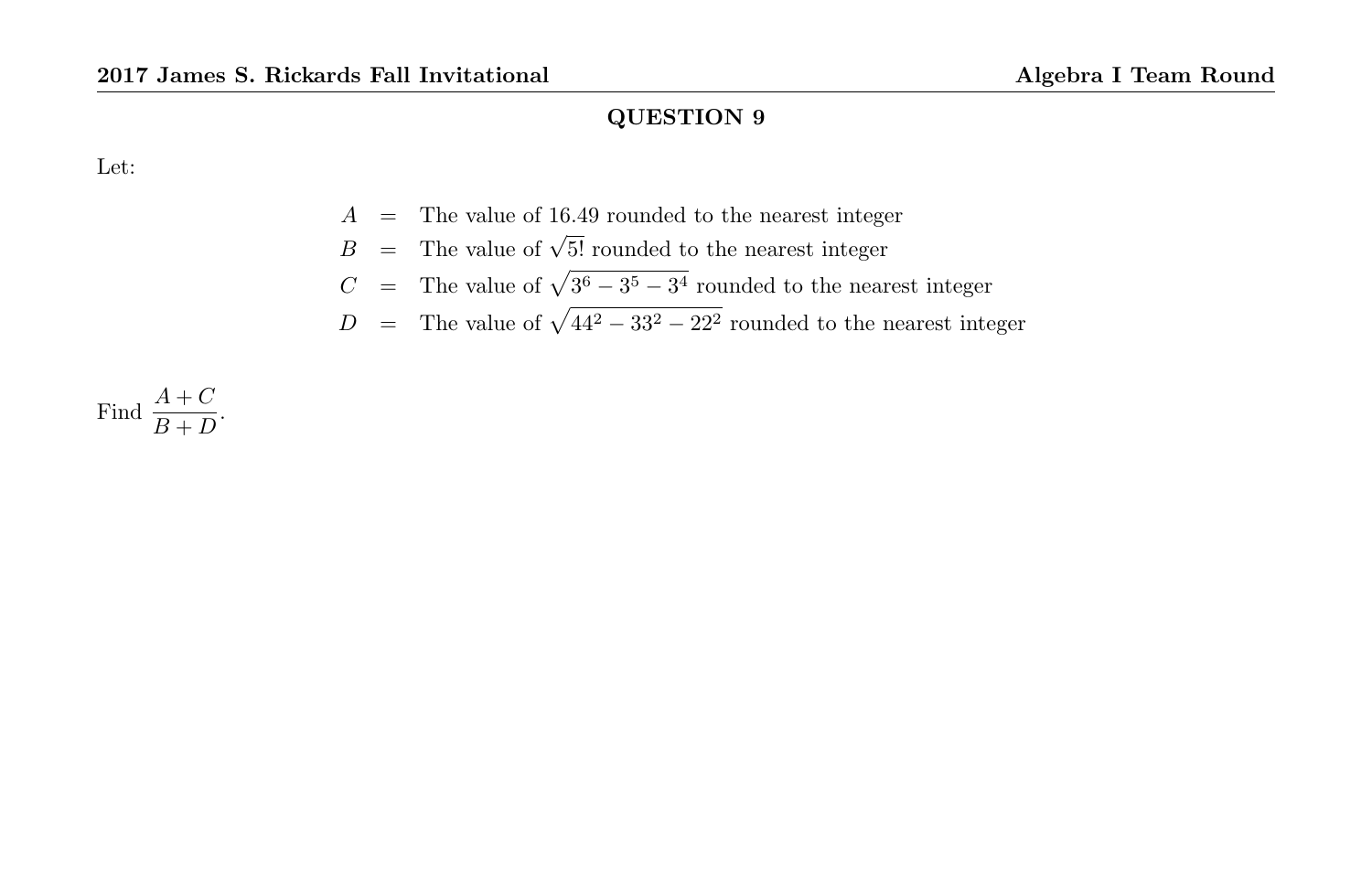Let:

$$
A = \sqrt{36x^4y^5}
$$

$$
B = \sqrt{\frac{8y^2z}{x^{-1}y^{-1}}}
$$

$$
C = y^{\frac{3}{2}}\sqrt{\frac{18x^3}{y}}
$$

$$
D = \sqrt{\frac{64xy^8}{y^3}}
$$

Compute  $\frac{AB}{CD}$  in terms of x, y, and z.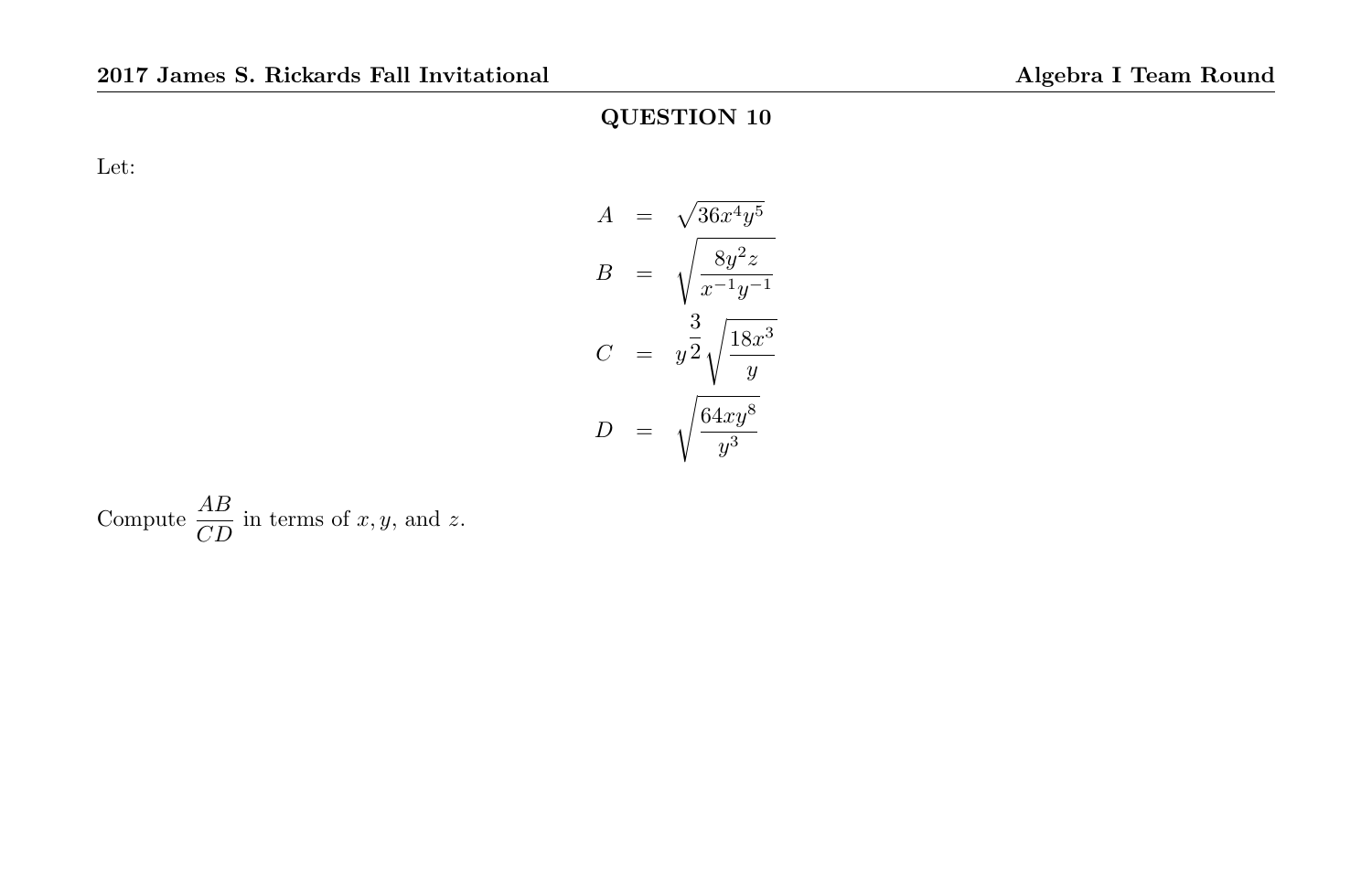Let:

$$
A = \frac{3 + \sqrt{8}}{3 - \sqrt{8}}
$$
, with a rationalized denominator  
\n
$$
B = \text{The sum of the roots of } 2x^2 + x - 6 = 0
$$
  
\n
$$
C = \text{The value of } x \text{, where } 4^x = 32^3
$$
  
\n
$$
D = \text{The number of real solutions to the equation } 3x^2 + 6x - 1 = 2x^2 + 4x - 6
$$

Calculate  $A+B+C+D$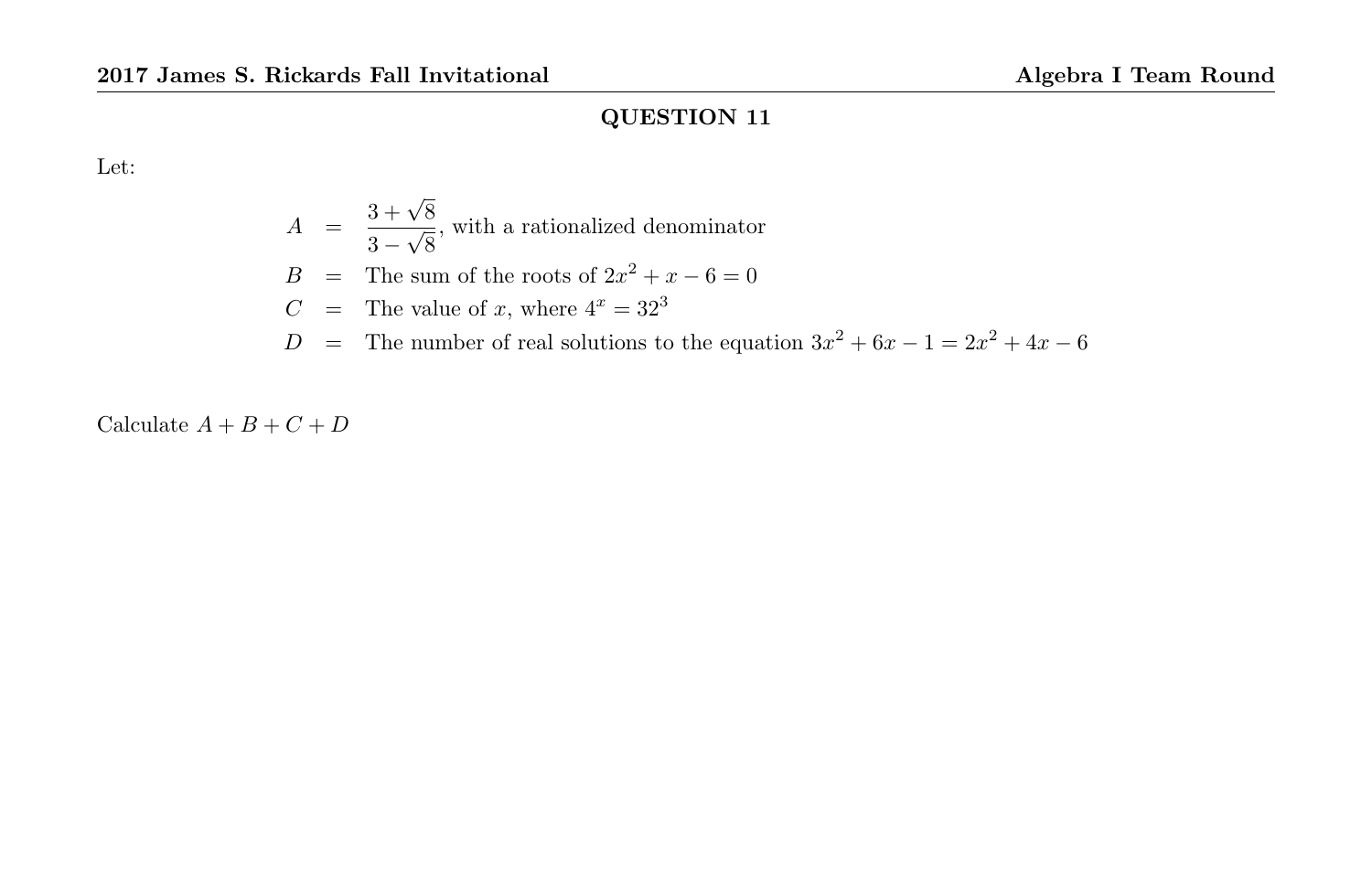Given the followng stem and leaf plot:

Table 1: Key:  $1|1 = 11$ 

| 3 | 39           |
|---|--------------|
| 4 | 13578        |
| 5 | 1478         |
| 6 | 9<br>-9<br>0 |
|   | R            |

Let:

 $A =$  Mean, rounded to the nearest integer  $B =$  Median  $C =$  Mode  $D = \text{Range}$ 

Find  $A + B + C + D$ .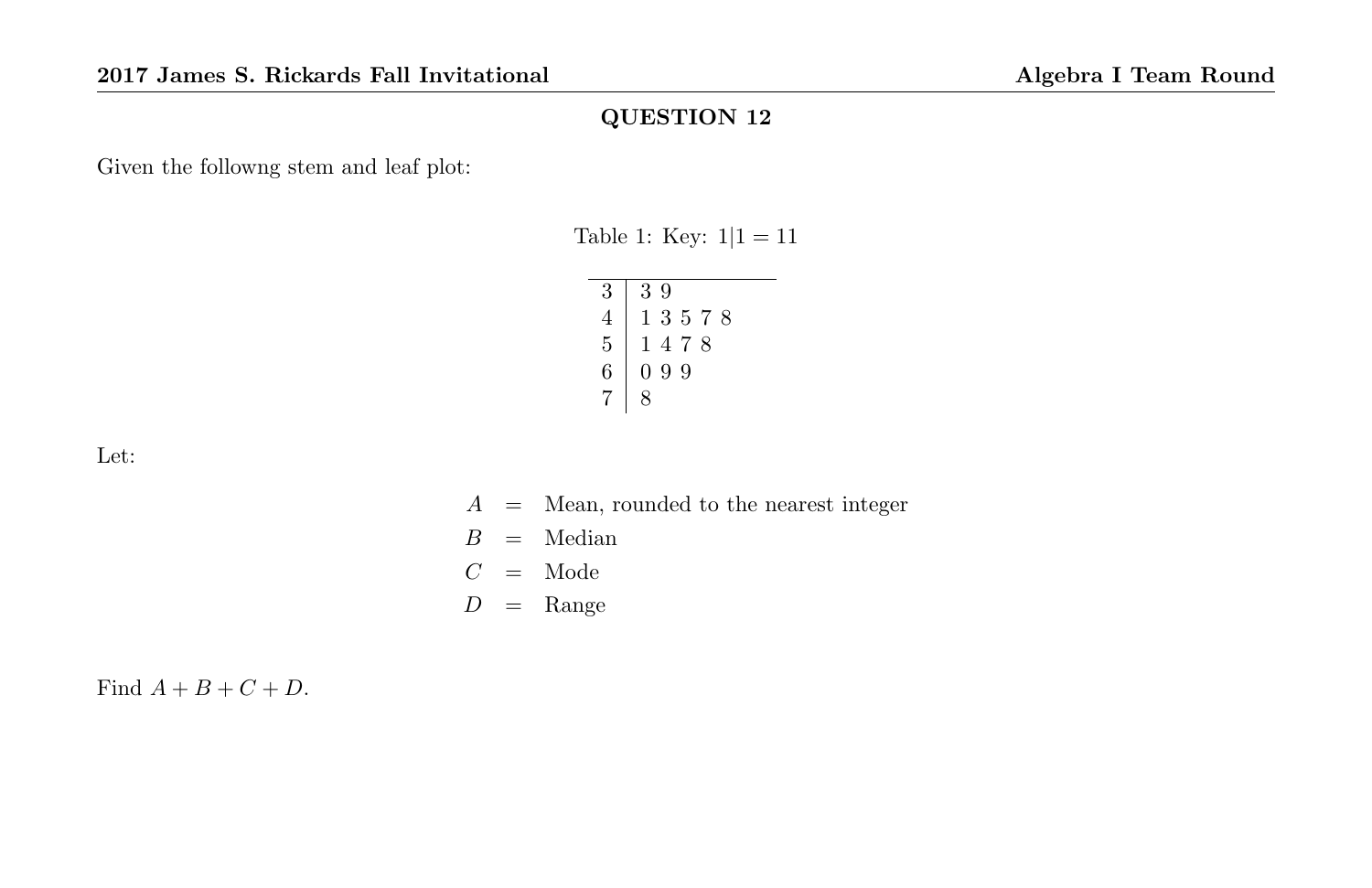Let:

- $A =$  The y-intercept of the line that goes through the points  $(3, 5)$  and  $(8, 11)$
- $B =$  The slope of a line parallel to  $5x + 4y = 7$
- $C =$  The slope of a line perpendicular to  $5x + 4y = 7$
- D = The value of a, where  $x = a$  is the axis of symmetry of  $y = x^2 + 10x + 2017$

Compute ABCD.